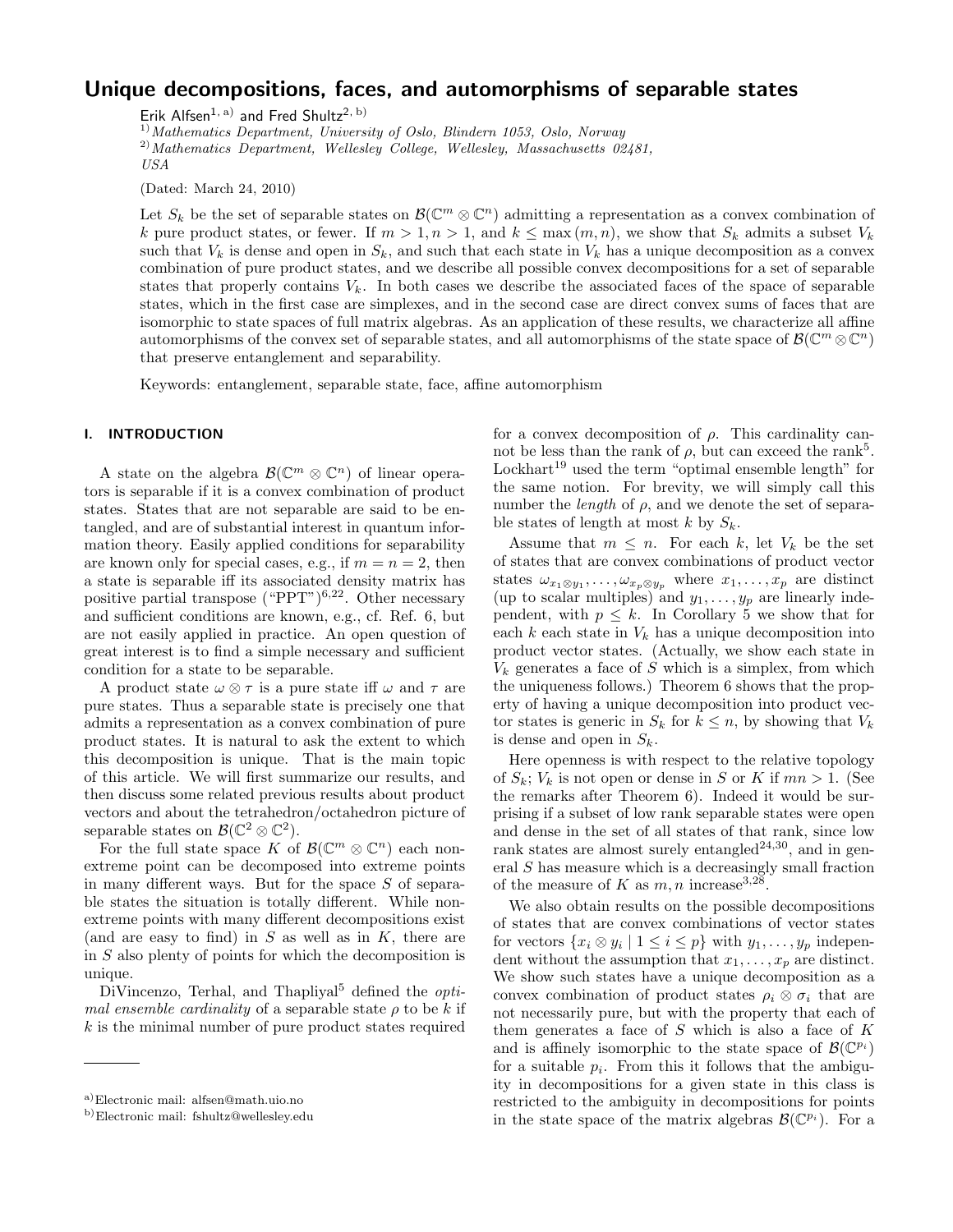complete description of the possible decompositions of a state on  $\mathcal{B}(\mathbb{C}^p)$ , see Refs. 10, 16, and 26.

In the last section of the current article, we use our results on the facial structure of  $S$  to show that every affine automorphism of the space  $S$  of separable states on  $\mathcal{B}(\mathbb{C}^m \otimes \mathbb{C}^n)$  is given by a composition of the duals of the maps that are (i) conjugation by local unitaries (i.e., unitaries of the form  $U_1 \otimes U_2$  (ii) the two partial transpose maps, or (iii) the swap automorphism that takes  $A \otimes B$  to  $B \otimes A$  (if  $m = n$ ). A consequence is a description of the affine automorphisms  $\Phi$  of the state space such that  $\Phi$  preserves entanglement and separability.

There is related work of Hulpke et  $al<sup>11</sup>$ . They say a linear map L on  $\mathbb{C}^m \otimes \mathbb{C}^n$  preserves qualitative entanglement if  $L$  sends separable (i.e., product) vectors to product vectors, and entangled vectors to entangled vectors. They show that a linear map L preserves qualitative entanglement of vectors on  $\mathbb{C}^m \otimes \mathbb{C}^n$  iff L is a local operator (i.e. one of the form  $L_1 \otimes L_2$ ), or if L is a local operator composed with the swap map that takes  $x \otimes y$ to  $y \otimes x$ . They then show that if L preserves a certain quantitative measure of entanglement, then L must be a local unitary.

#### Related work

While dimensions are too high to be able to accurately visualize the above results, the reader may be curious about the relationship of our results to the well known tetrahedron/octahedron picture for  $m = n = 2$ , cf. Ref. 7. In that picture, there is a subset  $\mathcal T$  of states which is a tetrahedron, and which has the property that for every state  $\rho$  which restricts to the normalized trace on  $\mathcal{B}(\mathbb{C}^2) \otimes$ I and on  $I \otimes B(\mathbb{C}^2)$ , there are unitaries U and V such that  $(U \otimes V)^*\rho(U \otimes V) \in \mathcal{T}$ . The midpoints of the six edges of this tetrahedron are the vertices of an octahedron that consists of the separable states in  $\mathcal T$ . Each vertex of the octahedron is a convex combination of two distinct pure product states (which of course are not in  $\mathcal{T}$ ), cf. eqn. (63) of Ref. 20. In fact, the vertices are the only states in the octahedron of length  $\leq \max(m, n) = 2$ .

It can be checked (e.g., by applying our Corollary 5) that the decomposition of each of these vertices into pure product states is unique. Each state in the interior of this octahedron has rank  $4 = mn$ , so is an interior point of the full state space  $K$ , hence has a non-unique convex decomposition into pure product states (see the remarks after Theorem 6.) The tetrahedron also arises as a parameterization for a set of unital completely positive trace preserving maps from  $M_2(\mathbb{C})$  to  $M_2(\mathbb{C})$ , with the octahedron consisting of the entanglement breaking maps in this set, cf. Appendix B of Ref. 15, Thm. 4 of Ref. 23, and Figure 2 in Ref. 24.

In proving the uniqueness results described above, an important role is played by a description of the product vectors in certain subspaces. For example, our Lemma 2 describes the product vectors in the span of a set of prod-

uct vectors  $x_1 \otimes y_1, \ldots, x_p \otimes y_p$  in the case where  $y_1, \ldots, y_p$ are linearly independent. Describing the set of product vectors in a given subspace of  $\mathbb{C}^m \otimes \mathbb{C}^n$  plays a role in some tests of separability, e.g., the Range Criterion<sup>8</sup>. This states that if  $\rho$  is separable, then there exist product vectors  $x_1 \otimes y_1, \ldots, x_p \otimes y_p$  whose span is the range of  $\rho$ , with the span of  $x_1 \otimes \bar{y}_1, \ldots, x_p \otimes \bar{y}_p$  being the range of the partially transposed state  $\rho^{T_2}$ . The Range Criterion has been used to construct states that are PPT states but are not separable<sup>4</sup>.

Ref. 25 includes a description of the possibilities for product vectors in two dimensional subspaces of  $\mathbb{C}^2 \otimes \mathbb{C}^2$ . Ref. 17 shows that every subspace with dimension greater than n in  $\mathbb{C}^2 \otimes \mathbb{C}^n$  contains infinitely many product vectors, and that a subspace of dimension  $n$  contains at least one. On the other hand, for the purpose of finding decompositions, it is helpful to know when there are only finitely many product vector states in a subspace. In Ref. 9 it is shown if  $\rho$  is a PPT state on  $\mathbb{C}^m \otimes \mathbb{C}^n$ such that  $\operatorname{rank}(\rho) + \operatorname{rank}(\rho^{T_2}) \leq 2mn - m - n + 2$ , then "typically" there are only finitely many product vector states  $\omega_{x\otimes y}$  such that  $x\otimes y$  is in the range of  $\rho$  and  $x\otimes \bar{y}$ is in the range of  $\rho^{T_2}$ .

Our uniqueness results refer to the set of states that can be written as a convex combination of product vector states  $\omega_{x_i \otimes y_i}$  with  $y_1, \ldots, y_n$  independent. This set of states has appeared in other contexts. In Ref. 17 (for  $m = 2$ ) and Lemma 6 and Thm. 1 of Ref. 9 (for general  $(m)$  it is shown that these states are the same as the PPT states that are supported on  $\mathbb{C}^m \otimes \mathbb{C}^n$  and have rank n. (The difficult direction is to show that such states are separable and admit a decomposition with  $y_1, \ldots, y_n$ independent; the other direction is clear.) Both Refs. 17 and 9 also describe algorithms to find decompositions of such separable states into pure product states.

There are related results in the  $\mathbb{C}^2 \otimes \mathbb{C}^2 \otimes \mathbb{C}^n$  context in Ref. 14. A different kind of uniqueness result appears in Ref. 18, where the existence of a decomposition of an arbitary state into the sum of a separable (unnormalized) state plus a state of minimal trace is proven; this decomposition is shown to be unique in the  $\mathbb{C}^2 \otimes \mathbb{C}^2$  context.

# II. BACKGROUND: STATES ON  $\mathcal{B}(\mathbb{C}^n)$

We review basic facts about states on  $\mathcal{B}(\mathbb{C}^n)$ , and develop some facts about the relationship of independence of vectors x in  $\mathbb{C}^n$  and of the corresponding vector states  $\omega_x$ . In the following sections we will specialize to the case of interest: separable states.

*Notation*. If x is a vector in any vector space,  $[x]$  denotes the subspace generated by x.  $\mathbb{C}^n$  denotes the set of ntuples of complex numbers viewed as an inner product space with the usual inner product (linear in the first factor).  $\mathcal{B}(\mathbb{C}^n)$  denotes the linear transformations from  $\mathbb{C}^n$  into itself. For each unit vector  $x \in \mathbb{C}^n$ , we denote the associated vector state by  $\omega_x$ , so that  $\omega_x(A) = (Ax, x)$ . The convex set of states on  $\mathcal{B}(\mathbb{C}^n)$  will be denoted by  $K_n$ .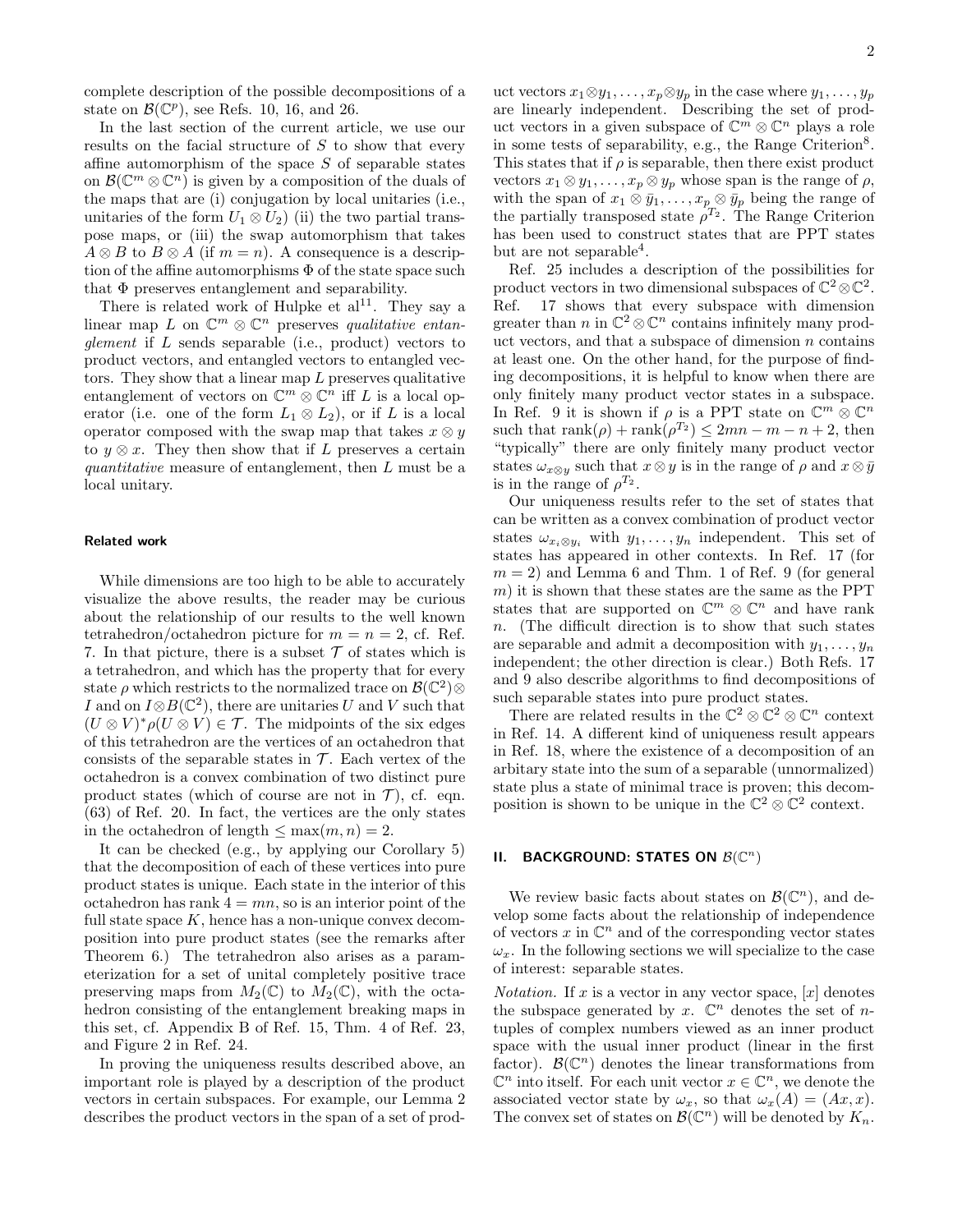We recall that faces of the state space  $K_n$  of  $\mathcal{B}(\mathbb{C}^n)$  are in 1-1 correspondence with the projections in  $\mathcal{B}(\mathbb{C}^n)$ , and thus with the subspaces of  $\mathbb{C}^n$  that are the ranges of these projections. If Q is a projection in  $\mathcal{B}(\mathbb{C}^n)$ , then the associated face  $F_Q$  of  $K_n$  consists of all states taking the value 1 on Q. The restriction map is an affine isomorphism from  $F_Q$  onto the state space of  $QB(\mathbb{C}^n)Q \cong B(Q(\mathbb{C}^n))$ . Thus  $F_Q$  is affinely isomorphic to the state space of  $\mathcal{B}(L)$ , where  $\tilde{L} = Q(\mathbb{C}^n)$ . The set of extreme points of  $K_n$  are the vector states, and it follows that the extreme points of  $F_Q$  are the vector states  $\omega_x$  with x in the range of  $Q$ , and  $F_Q$  is the convex hull of these vector states. For background, see Chapter 4 of Ref. 2

Definition. Recall that a convex set  $C$  is said to be the direct convex sum of a collection of convex subsets  $C_1, \ldots, C_p$  if each point  $\omega \in C$  can be uniquely expressed as a convex combination

$$
\omega = \sum_{i \in I} \lambda_i \omega_i \tag{1}
$$

where  $I \subset \{1, \ldots, p\}, \, \lambda_i > 0$  for all  $i \in I, \, \omega_i \in C_i$  for all  $i \in I$ , and  $\sum_{i \in I} \lambda_i = 1$ .

If C is a convex subset of a real linear space and is located on an affine hyperplane which does not contain the origin (as is the case for our state spaces), then it is easily seen that  $C$  is the direct convex sum of convex subsets  $C_1, \ldots, C_p$  iff the span of C is the direct sum of the real subspaces spanned by  $C_1, \ldots, C_p$ .

A finite dimensional convex set is a simplex if it is the direct convex sum of a finite set of points. If the affine span of the points does not contain the origin, then their convex hull is a simplex iff the points are linearly independent (over R).

**Lemma 1.** Let L be a subspace of  $\mathbb{C}^n$  and suppose that L is the direct sum of subspaces  $L_1, \ldots, L_p$ . Let  $F_1, \ldots, F_p$ be the corresponding faces of the state space of  $\mathcal{B}(\mathbb{C}^n)$ . Then the convex hull of  $F_1, \ldots, F_p$  is the direct convex sum of those faces. In particular, if  $x_1, \ldots, x_p$  are linearly independent unit vectors, then the corresponding vector states are linearly independent and the convex hull of the corresponding vector states is a simplex.

*Proof.* Let  $I \subset \{0, \ldots, p\}$ , and suppose  $\{\omega_i \mid i \in I\}$  are nonzero functionals on  $\mathcal{B}(\mathbb{C}^n)$  with  $\omega_i \in \text{span}_{\mathbb{R}} F_i$  for each *i*. To prove independence of  $\{\omega_i \mid i \in I\}$ , suppose that for scalars  $\{\gamma_i\}_{i\in I}$  we have

$$
\sum_{i \in I} \gamma_i \omega_i = 0. \tag{2}
$$

Let  $L_0$  be the orthogonal complement of L. Then  $\mathbb{C}^n$  as a linear space is the direct sum of  $L_0, L_1, \ldots, L_p$ .

For each  $i \in I$ , let  $P_i$  be the projection associated with  $F_i$ . Then we can find  $A_i \in P_i \mathcal{B}(\mathbb{C}^n) P_i$  such that  $\omega_i(A_i) \neq$ 0. Let  $B_i \in \mathcal{B}(\mathbb{C}^n)$  be an operator such that  $B_i$  is zero on  $\sum_{j\neq i} L_j$ , and such that  $\omega_i(B_i) \neq 0$  (e.g., set  $B_i = A_i$ ) on  $L_i$ ). If  $x \in L_j$  and  $j \neq i$ , then  $\omega_x(B_i) = (B_i x, x) = 0$ . Since every state in  $F_j$  is a convex combination of vector states  $\omega_x$  with  $x \in L_j$ , then  $\omega_j(B_i) = 0$  if  $j \neq i$ .

Now apply both sides of  $(2)$  to  $B_k$  to conclude that  $\gamma_k \omega_k(B_k) = 0$  for all  $k \in I$ , so  $\gamma_k = 0$  for all  $k \in I$ . Thus the set of vectors  $\omega_1, \ldots, \omega_p$  is independent. We conclude that  $co(F_1, \ldots, F_p)$  is the direct convex sum of  $F_1, \ldots, F_p.$ 

If  $x_1, \ldots, x_p$  are linearly independent unit vectors, applying the result above with  $F_i = {\omega_{x_i}}$  shows that the convex hull of the vector states  $\omega_{x_i}$  is a simplex. Hence the set  $\{\omega_{x_1}, \ldots, \omega_{x_p}\}\$ is linearly independent.  $\Box$ 

Note that the converses of the statements above are not true. For example, while no set of more than two vectors in  $\mathbb{C}^2$  is independent, it is easy to find a set of three linearly independent vector states on  $\mathcal{B}(\mathbb{C}^2)$ .

#### III. UNIQUENESS OF DECOMPOSITIONS OF SEPARABLE STATES

We now turn to faces of the set of separable states on  $\mathcal{B}(\mathbb{C}^m \otimes \mathbb{C}^n)$ , and to the question of uniqueness of convex decompositions of such states. We identify  $\mathcal{B}(\mathbb{C}^m \otimes \mathbb{C}^n)$ with  $\mathcal{B}(\mathbb{C}^m) \otimes \mathcal{B}(\mathbb{C}^n)$  by  $(A \otimes B)(x \otimes y) = Ax \otimes By$ . We denote the convex set of all states on  $\mathcal{B}(\mathbb{C}^m \otimes \mathbb{C}^n)$  by K, and the convex set of all separable states by S.

**Lemma 2.** Let  $e_1, e_2, \ldots, e_p$  and  $f_1, f_2, \ldots, f_p$  be unit vectors in  $\mathbb{C}^m$  and  $\mathbb{C}^n$  respectively. We assume that  $f_1, f_2, \ldots, f_p$  are linearly independent. If  $e \in \mathbb{C}^m$  and  $f \in \mathbb{C}^n$  are unit vectors such that  $e \otimes f$  is in the linear span of  $\{e_i \otimes f_i \mid 1 \leq i \leq p\}$ , then there is an index j such that  $[e] = [e_j]$  and such that f is in the span of those  $f_i$  such that  $[e_i] = [e_j]$ . In the special case where  $[e_1], \ldots, [e_p]$  are distinct, then  $[e] = [e_j]$  and  $[f] = [f_j]$  for some index j, and  $\{e_i \otimes f_i \mid 1 \leq i \leq p\}$  is independent.

*Proof.* Extend  $f_1, \ldots, f_p$  to a basis  $f_1, \ldots, f_n$  of  $\mathbb{C}^n$ , and let  $f_1, \ldots, f_n$  be the dual basis. For  $1 \leq k \leq n$ , let  $T_k: \mathbb{C}^m \otimes \mathbb{C}^n \to \mathbb{C}^m$  be the linear map such that  $T_k(x \otimes$  $y) = \widehat{f}_k(y)x$  for  $x \in \mathbb{C}^m$ ,  $y \in \mathbb{C}^n$ .

Suppose that the product vector  $e \otimes f$  is a linear combination

$$
e \otimes f = \sum_{i=1}^{p} \alpha_i e_i \otimes f_i.
$$
 (3)

For  $j > p$ , applying  $T_j$  to both sides of (3) gives  $\hat{f}_j(f)e =$ 0, so  $\widehat{f}_j(f) = 0$  for all such j. Now if  $1 \leq j \leq p$ , applying  $T_j$  to both sides of (3) gives

$$
\hat{f}_j(f)e = \alpha_j e_j. \tag{4}
$$

Since  $f_j(f)$  can't be zero for all j, then e is a multiple of some  $e_j$ . Fix such an index j. If  $1 \leq i \leq p$  and  $[e_i] \neq [e_j]$ , then  $e_i$  can't be a multiple of  $e$ , so  $f_i(f)e = \alpha_i e_i$  implies  $\alpha_i = 0$ , and then also  $f_i(f) = 0$ . We have shown that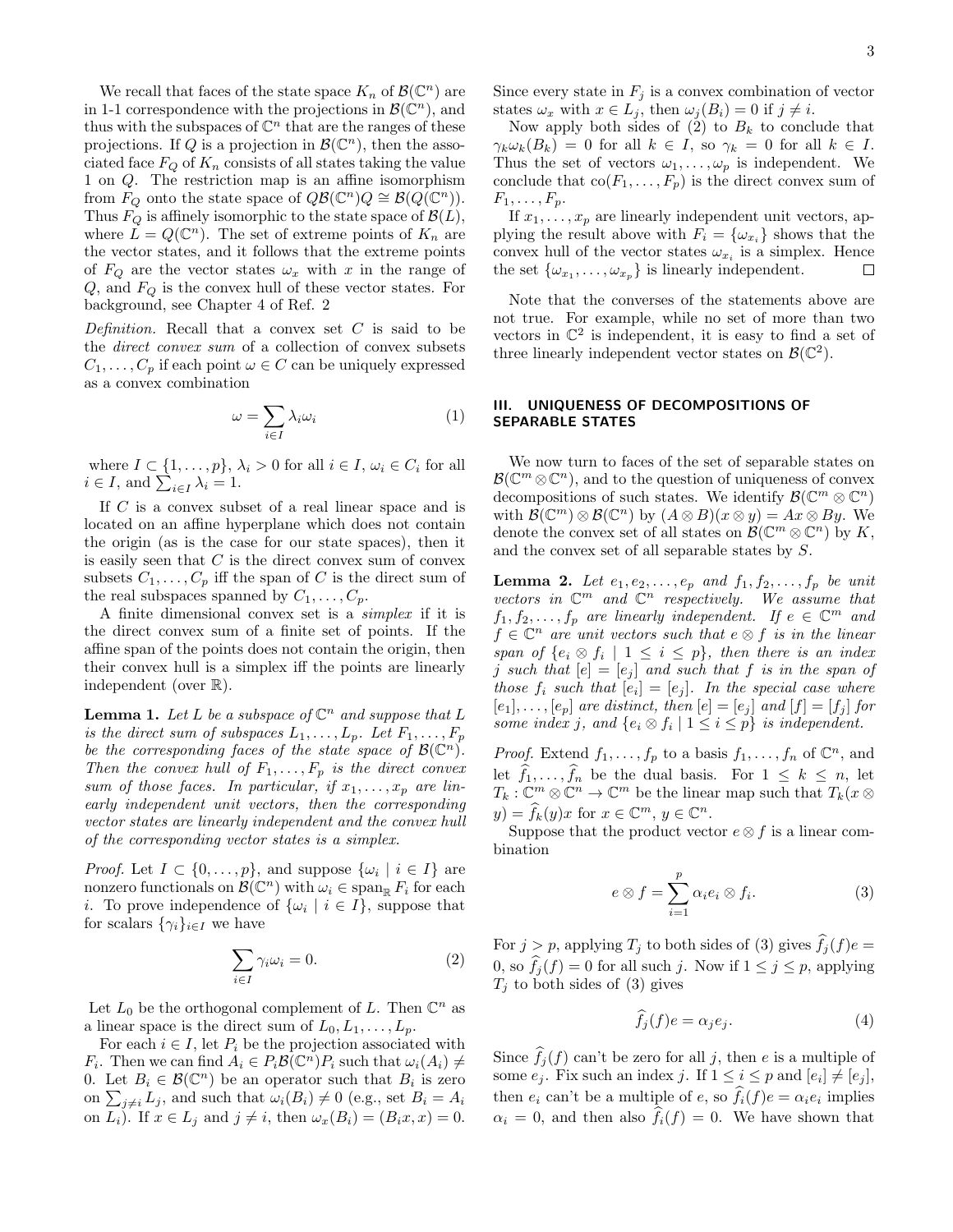$f_i(f) = 0$  if  $i > p$ , or if  $i \leq p$  and  $[e_i] \neq [e_j]$ . It follows that f is in the linear span of those  $f_i$  such that  $[e_i] = [e_j]$ .

If it also happens that  $[e_1], \ldots, [e_p]$  are distinct, and  $[e] = [e_j]$ , then  $[f] = [f_j]$ . Suppose now that  $\sum_i \alpha_i e_i \otimes$  $f_i = 0$ . If  $\alpha_k \neq 0$ , then  $e_k \otimes f_k$  is a linear combination of  $\{e_i \otimes f_i \mid i \neq k\}$ . Thus by the conclusion just reached, we must have  $[e_k] = [e_i]$  for some  $i \neq k$ , contrary to the hypothesis that  $[e_1], \ldots, [e_p]$  are distinct. We conclude that  $\alpha_k = 0$  for all k, and we have shown that  $\{e_i \otimes f_i \mid$  $1 \leq i \leq p$  is independent.  $\Box$ 

**Lemma 3.** Let  $e_1, \ldots, e_p \in \mathbb{C}^m$  and  $f_1, \ldots, f_p \in \mathbb{C}^n$  be unit vectors. If  $[e_1] = [e_2] = \ldots = [e_p]$ , then the face F of S generated by the states  $\{\omega_{e_i \otimes f_i} \mid 1 \leq i \leq p\}$  is also a face of  $K$ , and this face of  $K$  is associated with the subspace  $L = e_1 \otimes \text{span}\{f_1, \ldots, f_p\}$  of  $\mathbb{C}^m \otimes \mathbb{C}^n$ , and F is affinely isomorphic to the state space of  $\mathcal{B}(L)$ .

*Proof.* Let  $G$  be the face of  $K$  which is associated with the subspace L of  $\mathbb{C}^m \otimes C^n$ . By assumption each  $e_i$  is a multiple of  $e_1$ , so that

$$
L = \text{span}\{e_1 \otimes f_i \mid 1 \le i \le p\} = \text{span}\{e_i \otimes f_i \mid 1 \le i \le p\}.
$$

Hence G is the face of K generated by  $\{\omega_{e_i \otimes f_i} \mid 1 \leq i \leq j\}$ p}.

We would like to show  $G = F$ . For brevity we denote the convex hull of the set  $\{\omega_{e_i \otimes f_i} \mid 1 \leq i \leq p\}$  by C, and observe that  $G$  and  $F$  are the faces of  $K$  and  $S$ respectively generated by C. It follows easily from the definition of a face that the face generated by the convex set  $C$  in either one of the two convex sets  $S$  or  $K$  consists of all points  $\rho$  in S or K respectively which satisfy an equation

$$
\omega = \lambda \rho + (1 - \lambda)\sigma \tag{5}
$$

where  $0 < \lambda < 1$ ,  $\omega \in C$ , and where  $\sigma$  is in S or K respectively. It follows that  $F = \text{face}_S(C) \subset \text{face}_K(C) =$ G.

Since each vector in  $L$  is a product vector, the extreme points of G are pure product states, so  $G \subset S$ . If  $\rho$  is in the face G of K generated by C, then we can find  $\sigma \in K$ and  $\omega \in C$  such that (5) holds. Then  $\sigma$  is also in  $G \subset S$ , so both  $\rho$  and  $\sigma$  are in S. Hence  $\rho$  is in the face F of S generated by C. Thus  $G \subset F$ , and so  $F = G$  follows.  $\Box$ 

So far we have considered collections of product vectors  $\{e_i \otimes f_i\}$  with  $\{f_1, \ldots, f_p\}$  linearly independent. In Lemma 3 we have described the face  $F$  of  $S$  generated these states in the special case where all of the  $e_i$  are multiples of each other. In this case  $F$  is also a face of K.

We now remove the restriction that all of the one dimensional subspaces  $[e_i]$  coincide. We are going to partition the set of vectors  $e_i \otimes f_i$  into subsets for which these subspaces coincide, and apply Lemma 3 to each such subset. For simplicity of notation, we renumber the vectors in the fashion we now describe.

**Theorem 4.** Let  $e_1, e_2, \ldots, e_p$  and  $f_1, f_2, \ldots, f_p$  be unit vectors in  $\mathbb{C}^m$  and  $\mathbb{C}^n$  respectively, and with  $f_1, \ldots, f_p$ linearly independent. We assume that the vectors are ordered so that  $[e_1], \ldots, [e_q]$  are distinct, and so that for  $i > q$  each  $[e_i]$  equals one of  $[e_1], \ldots, [e_q]$ . For  $1 \leq i \leq q$ , let  $F_i$  be the face of S generated by the states  $\{\omega_{e_j\otimes f_j}\mid$  $[e_j] = [e_i]$  and  $1 \leq j \leq p$ . Then each  $F_i$  is also a face of K, and the face F of S generated by  $\{\omega_{e_i \otimes f_i} \mid 1 \leq$  $i \leq p$  is the direct convex sum of  $F_1, \ldots, F_q$ . Moreover, each  $F_i$  is affinely isomorphic to the state space of  $\mathcal{B}(L_i)$ , where  $L_i = e_i \otimes \text{span}{f_j \mid [e_i] = [e_j]}.$  In the special case when  $[e_1], \ldots, [e_p]$  are distinct, then F is the convex hull of  $\{\omega_{e_i \otimes f_i} \mid 1 \leq i \leq p\}$ , and F is a simplex.

*Proof.* By Lemma 3, the face  $F_i$  of S is equal to the face of K generated by  $\{\omega_{e_j \otimes f_j} \mid [e_j] = [e_i]\}$ , and is affinely isomorphic to the state space of  $\mathcal{B}(L_i)$ .

We will show  $L_1, \ldots, L_q$  are independent (i.e., that  $L_1 + L_2 + \cdots + L_q$  is a vector space direct sum). For  $1 \leq i \leq q$  let  $e_i \otimes g_i$  be a nonzero vector in  $L_i$ . For  $i \neq j$ ,  $g_i$  and  $g_j$  are linear combinations of disjoint subsets of  $f_1, f_2, \ldots, f_p$ , so by independence of  $f_1, f_2, \ldots, f_p$ , the subset  $\{g_1, \ldots, g_q\}$  is independent. Thus by Lemma 2,  $\{e_1 \otimes g_1, \ldots, e_p \otimes g_p\}$  is independent, and hence the subspaces  $L_1, \ldots, L_q$  are independent. Hence by Lemma 1, the convex hull of the faces  $F_i$  is a direct convex sum of those faces.

Finally, we need to show that this convex hull coincides with the face  $F$  of  $S$ . Extreme points of  $F$  are extreme points of S, so are pure product states. Suppose that  $\omega_{x\otimes y}$  is a pure product state in F. Then  $\omega_{x\otimes y}$  is in the face of K generated by  $\{\omega_{e_i \otimes f_i} \mid 1 \leq i \leq p\}$ , so  $x \otimes y$  is in span $\{e_i \otimes f_i \mid 1 \leq i \leq p\}$ . By Lemma 2,  $[x] = [e_j]$  for some j, and  $y \in \text{span}\{y_i \mid [e_i] = [e_j]\}\$ . Hence  $\omega_{x \otimes y} \in F_j$ . Thus each extreme point of F is in some  $F_j$ , so F is contained in the convex hull of  $\{F_i \mid 1 \leq i \leq q\}$ . Evidently F contains every  $F_j$ , so this convex hull equals  $F$ .  $\Box$ 

In Theorem 4 we showed that the face  $F$  is the direct convex sum of faces that are affinely isomorphic to state spaces of full matrix algebras. Convex sets of this type were studied by Vershik (in both finite and infinite dimensions), who called them *block simplexes*<sup>29</sup>. Other examples are provided by state spaces of any finite dimensional C\*-algebra. Our Theorem 4 provides new examples of such block simplexes.

Corollary 5. Let  $e_1, e_2, \ldots, e_p$  and  $f_1, f_2, \ldots, f_p$  be unit vectors in  $\mathbb{C}^m$  and  $\mathbb{C}^n$  respectively. We assume that  $[e_i] \neq [e_j]$  for  $i \neq j$ , and that  $f_1, f_2, \ldots, f_p$  are linearly independent. If  $\lambda_1, \ldots, \lambda_k$  are nonnegative numbers with sum 1, then the separable state  $\omega = \sum_i \lambda_i \omega_{e_i \otimes f_i}$  has a unique representation as a convex combination of pure product states.

*Proof.* Suppose  $\omega$  equals the convex combination  $\sum_j \gamma_j \tau_j$ where each  $\tau_j$  is a pure product state. Then each  $\tau_j$  is in the face F of S generated by  $\omega$ . By Theorem 4, F is a simplex, and the extreme points of  $F$  are all of the form  $\omega_{e_i \otimes f_i}$ . Since each  $\tau_j$  is a vector state, it is a pure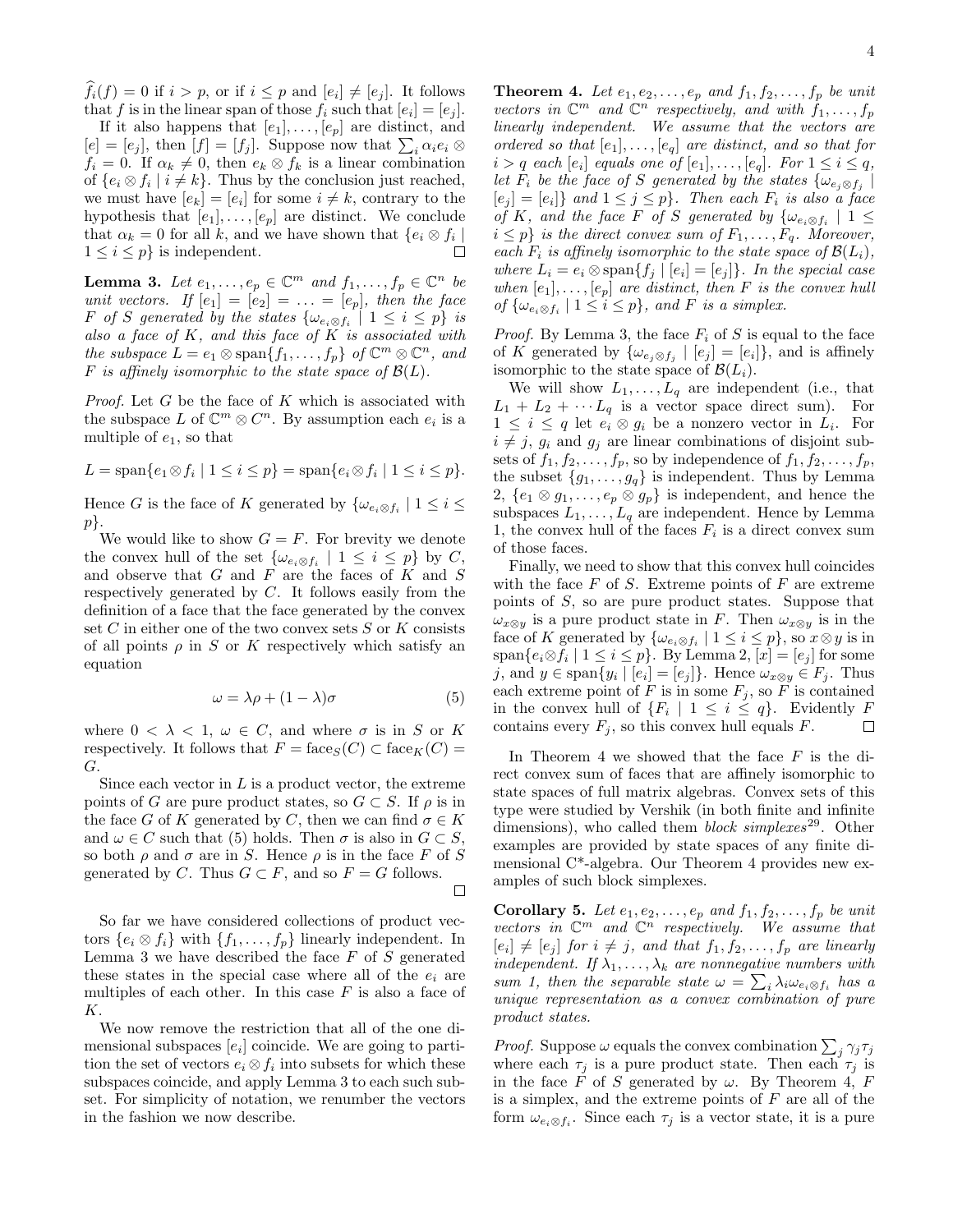state as well, so each state  $\tau_j$  must be an extreme point of F, and thus must equal some  $\omega_{e_i \otimes f_i}$ . Uniqueness of the representation of  $\omega$  follows from the uniqueness of convex decompositions into extreme points of a (finite dimensional) simplex.

 $\Box$ 

Definition. A separable state  $\omega$  has length k if  $\omega$  can be expressed as a convex combination of k pure product states and admits no decomposition into fewer than k pure product states. We denote by  $S_k$  the set of separable states of length at most k.

Definition. A separable state  $\omega$  has a unique decomposition if it can be written as a convex combination of pure product states in just one way

By the above result, roughly speaking decompositions of separable states on  $\mathcal{B}(\mathbb{C}^m \otimes \mathbb{C}^n)$  of length  $\leq \max(m, n)$ generically are unique. Here's a more precise statement.

Let  $k \leq \max(m, n)$ , and let  $V_k$  be the set of states  $\omega$ admitting a convex decomposition  $\omega = \sum_{i=1}^{k} \lambda_i \omega_{e_i \otimes f_i},$ where  $e_1, \ldots, e_k$  and  $f_1, \ldots, f_k$  are unit vectors in  $\mathbb{C}^m$ and  $\mathbb{C}^n$  respectively,  $0 < \lambda_i$  for  $1 \leq i \leq k$ ,  $[e_1], \ldots, [e_k]$ are distinct, and  $\{f_1, \ldots, f_k\}$  is linearly independent.

**Theorem 6.** Let  $m, n > 1$ . For a given  $k \leq \max(m, n)$ , the states in  $V_k$  have length k, and have unique decompositions. The set  $V_k$  is open and dense in the set  $S_k$  of separable states of length at most k.

*Proof.* Without loss of generality, we may assume  $m \leq n$ . By Corollary 5, each  $\omega \in V_k$  admits a unique representation as a convex combination of pure product states, and each state in  $V_k$  has length k. We will show that  $V_k$  is open and dense in  $S_k$ .

To prove density, let  $\omega \in S_k$  have a convex decomposition  $\omega = \sum_{i=1}^{k} \lambda_i \omega_{x_i \otimes y_i}$ . By slightly perturbing the coefficients  $\lambda_i$  if necessary, we may assume that  $\lambda_i > 0$ for all i.

Given  $\epsilon > 0$ , by perturbing each  $x_i$  and  $y_i$  if necessary, we can find a second convex combination of pure product states  $\omega' = \sum_{i=1}^{k} \lambda_i \omega_{e_i \otimes f_i}$  with  $\|\omega - \omega'\| < \epsilon$ , with  $[e_1], \ldots, [e_k]$  distinct, and with  $\{f_1, \ldots, f_k\}$  independent. (Indeed, to achieve independence we may append unit vectors  $y_{k+1}, \ldots, y_n$  to the vectors  $y_1, \ldots, y_k$  to give the subset  $\{y_1, y_2, \ldots, y_n\}$  of  $\mathbb{C}^n$ , and by small perturbations arrange that the determinant of the matrix with columns  $y_1, \ldots, y_n$  is nonzero.) Thus  $V_k$  is dense in  $S_k$ . The norm intended above is the usual norm for linear functionals on  $M_n$ , called the base norm, cf. Ref. 2, but in finite dimensions all norms are equivalent, so density holds with respect to any norm.

Let  $I_0 = \{(\lambda_1, \lambda_2, ..., \lambda_k) \in [0,1]^k \mid \sum_i \lambda_i = 1\}$ . Let  $U_m$  be the unit sphere of  $\mathbb{C}^m$  and  $U_n$  the unit sphere of  $\mathbb{C}^n$ . Let  $X = I_0 \times (U_m)^k \times (U_n)^k$ . Define  $\psi : X \to S$  by

$$
\psi((\lambda_1,\ldots,\lambda_k),(x_1,\ldots,x_k),(y_1,\ldots,y_k))=\sum_i\lambda_i\omega_{x_i\otimes y_i}.
$$

Note that  $\psi$  is continuous, that X is compact with respect to the product topology, and that  $\psi(X) = S_k$ .

Now let  $X_0$  be the set  $\{((\lambda_1, \ldots, \lambda_k), (x_1, \ldots, x_k), (y_1, \ldots, y_k))\}$  of members of X such that  $[x_1], \ldots, [x_k]$  are distinct, such that  $\{y_1, \ldots, y_k\}$  is linearly independent, and such that  $\lambda_i > 0$  for  $1 \leq i \leq k$ . By lower semicontinuity of the rank of a matrix whose columns are  $y_1, \ldots, y_k$ , the set of elements  $((\lambda_1,\ldots,\lambda_k),(x_1,\ldots,x_m),(y_1,\ldots,y_k))$  of X with  $\{y_1, \ldots, y_k\}$  linearly independent is open in X, so it is clear that  $X_0$  is an open subset of X. By construction,  $\psi(X_0) = V_k$ . Since  $X_0$  is open in X, then  $X \setminus X_0$  is closed and hence compact. Since  $\psi$  maps  $X \setminus X_0$  onto  $S_k \setminus \psi(X_0)$ , then the latter is closed, so  $V_k = \psi(X_0)$  is open in  $S_k$ .  $\Box$ 

As remarked in the introduction, the sets  $V_k$  are open and dense in the relative topology on  $S_k$ , but are not open or dense in S or K if  $mn > 1$ . To see this recall that a point  $\sigma$  in a convex set C is an algebraic interior point if for every point  $\rho$  in C there is a point  $\tau$  in C such that  $\sigma$  lies on the open line segment from  $\rho$  to  $\tau$ . Clearly for every algebraic interior point  $\sigma$  of S and every pure product state  $\rho$ , there is a convex decomposition of σ that includes ρ with positive weight. Since there are infinitely many pure product states, there are infinitely many convex decompositions for every algebraic interior point of S.

Every nonempty subset which is open in  $S$  contains an algebraic interior point of S, cf. pp. 88–91 of Ref. 27, so contains points with nonunique decompositions. Thus  $V_k$  is not open in S or K. It is not dense in S or K, since for any  $m, n$  there exists  $r > 0$  such that all states  $\sigma$  within a distance r from the normalized tracial state are separable, cf. Thm. 1 of Ref. 32. Every such state  $\sigma$ is an algebraic interior point of S, and so fails to have a unique decomposition.

Observe that Theorem 6 implies that  $V_k$  is also open and dense in the set of separable states of length equal to  $k$ .

### IV. DESCRIPTION OF CONVEX DECOMPOSITIONS

Let  $e_1, e_2, \ldots, e_p$  and  $f_1, f_2, \ldots, f_p$  be unit vectors in  $\mathbb{C}^m$  and  $\mathbb{C}^n$  respectively, with  $f_1, \ldots, f_p$  linearly independent. Suppose  $\omega$  is a convex combination of  $\{\omega_{e_i \otimes f_i} \mid$  $1 \leq i \leq p$ . In this section, we will describe all convex decompositions of  $\omega$  into pure product states.

Let  $\omega = \sum_i \lambda_i \omega_i$  be any convex decomposition of  $\omega$ into pure product states. Then following the notation of Theorem 4, each  $\omega_i$  is in face  $S(\omega) \subset F$ . Since each  $\omega_i$  is an extreme point of  $S$ , and  $F$  is the direct convex sum of the faces  $F_i$ , then each  $\omega_i$  must be in some  $F_k$ . If we define  $\gamma_k = \sum_{\{i | \omega_i \in F_k\}} \lambda_i$  and  $\sigma_k = \gamma_k^{-1} \sum_{\{i | \omega_i \in F_k\}} \lambda_i \omega_i$ , then  $\omega$  has the convex decomposition

$$
\omega = \sum_{k} \gamma_k \sigma_k \text{ with } \sigma_k \in F_k \text{ for each } k. \tag{6}
$$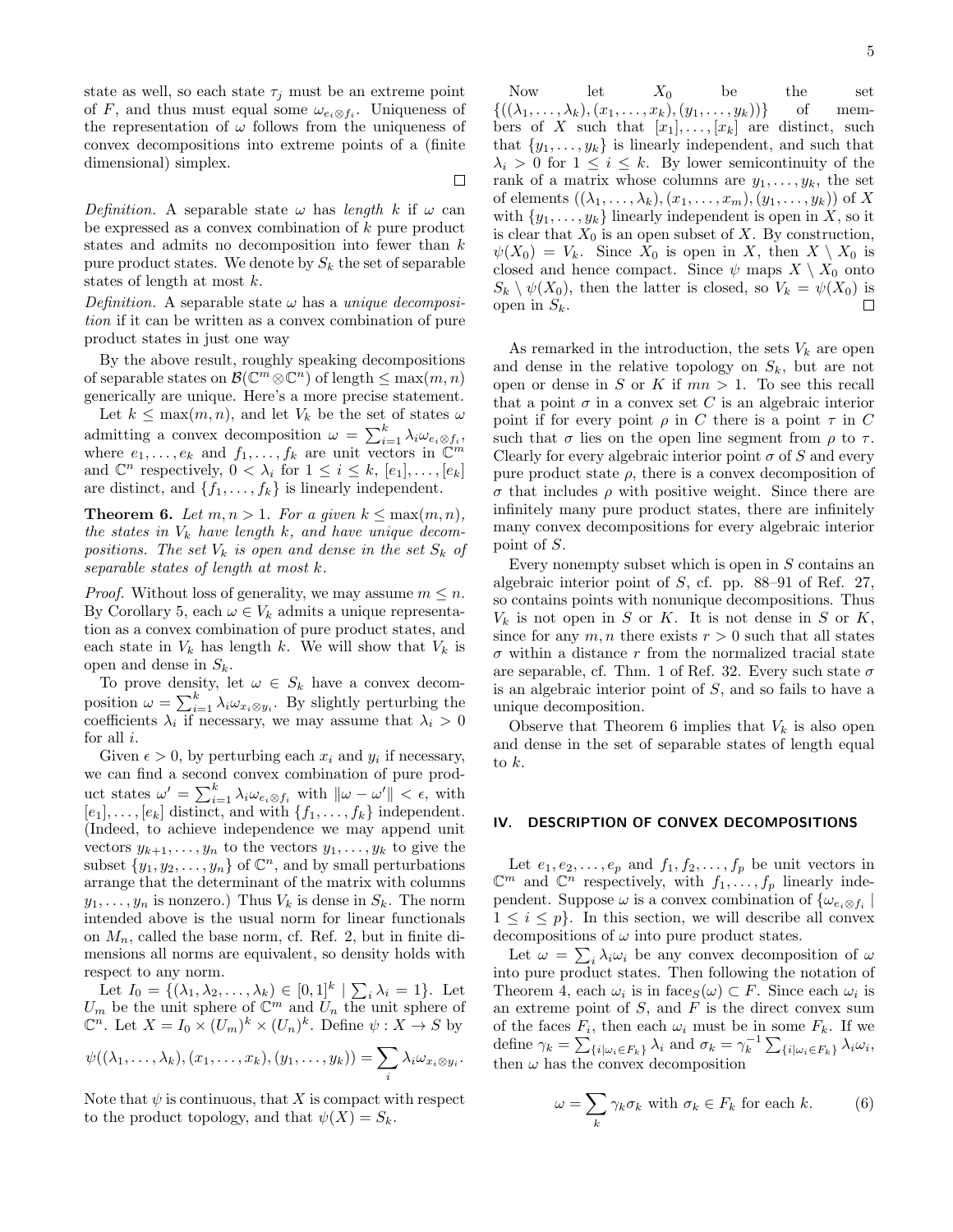Since  $F$  is the direct convex sum of the  $F_k$ , the decomposition of  $\omega$  in (6) is unique.

All possible convex decompositions of  $\omega$  into pure product states can be found by starting with the unique decomposition  $\omega = \sum_{k} \gamma_k \sigma_k$  with  $\sigma_k \in F_k$ , and then decomposing each  $\sigma_k$  into pure states. (Every state in  $F_k$  is separable, so pure states are pure product states). Since  $F_k$  is affinely isomorphic to the state space of  $\mathcal{B}(L_k)$ , unless each  $\sigma_k$  is itself a pure state, this can be done in many ways, as we discussed in the introduction. The possibilities have been described in Refs. 10, 16, and 26.

A decomposition of a separable state  $\omega$  as a convex combination of pure product states can be interpreted as a representation of  $\omega$  as the barycenter of a probability measure on the extreme points of S. With this interpretation the statement above can be rephrased in terms of the concept of dilation of measures (as defined, e.g., on p. 25 of Ref. 1). If  $\omega$  is given as above, then the probability measures on pure product states that represent  $\omega$  are precisely those which are dilations of the uniquely determined probability measure  $\mu = \sum_{k} \gamma_k \mu_k$  obtained from (6) with  $\mu_k = \delta_{\sigma_k}$ .

## V. AFFINE AUTOMORPHISMS OF THE SPACE S OF SEPARABLE STATES

*Notation.* Fix  $m, n$ . We denote the state space of  $\mathcal{B}(\mathbb{C}^m)$ by  $K_m$ , the state space of  $\mathcal{B}(\mathbb{C}^n)$  by  $K_n$ , and the state space of  $\mathcal{B}(\mathbb{C}^m \otimes \mathbb{C}^n)$  by K or  $K_{m,n}$ . The convex set of separable states in K is denoted by S or  $S_{m,n}$ . We will sometimes deal with a second algebra  $\mathcal{B}(\mathbb{C}^{m'} \otimes \mathbb{C}^{n'}),$ whose state space and separable state spaces we will denote by  $K'$  or  $S'$  respectively.

From Theorem 4, the face of S generated by two distinct pure product states  $\omega_1 \otimes \sigma_1$  and  $\omega_2 \otimes \sigma_2$  is a line segment (if  $\omega_1 \neq \omega_2$  and  $\sigma_1 \neq \sigma_2$ ) or is isomorphic to the state space of  $\mathcal{B}(\mathbb{C}^2)$  and hence is a 3-ball (when  $\omega_1 = \omega_2$ ) but  $\sigma_1 \neq \sigma_2$ , or when  $\sigma_1 = \sigma_2$  but  $\omega_1 \neq \omega_2$ ). (By a 3-ball we mean a convex set affinely isomorphic to the closed unit ball of  $\mathbb{R}^3$ . The fact that the state space of  $\mathcal{B}(\mathbb{C}^2)$  is a 3-ball can be found in many places, e.g., Thm. 4.4 of Ref. 2.)

We define a relation  $R$  on the pure product states of K by  $\rho \to \tau$  if face<sub>S</sub> $(\rho, \tau)$  is a 3-ball. By the remarks above,  $(\omega_1 \otimes \sigma_1)$  R  $(\omega_2 \otimes \sigma_2)$  iff  $(\omega_1 = \omega_2$  but  $\sigma_1 \neq \sigma_2)$  or  $(\sigma_1 = \sigma_2$  but  $\omega_1 \neq \omega_2$ ). Note that an affine isomorphism  $\Phi: S \to S'$  will take faces of S to faces of S', and will take 3-balls to 3-balls, so for pure product states  $\rho, \tau$  we have  $\rho \to \tau$  iff  $\Phi(\rho) \to \Phi(\tau)$ .

The idea of the following lemmas is to show that if  $\Phi(\omega \otimes \sigma) = \phi(\omega, \sigma) \otimes \psi(\omega, \sigma)$ , then  $\phi$  depends only on the first argument and  $\psi$  depends only on the second argument, or possibly vice versa. Although we are interested in affine automorphisms of a single space of separable states, it will be easier to establish the needed lemmas in the context of affine isomorphisms from  $S$  to  $S'$ .

We use the notation  $\partial_e C$  for the set of extreme points of a convex set C. For example,  $\partial_e K$  is the set of pure states on  $\mathcal{B}(\mathbb{C}^m \otimes \mathbb{C}^n)$ .

**Lemma 7.** Let  $\Phi: S_{m,n} \to S_{m',n'}$  be an affine isomorphism. Let  $\omega_1$ ,  $\omega_2$  be distinct pure states in  $K_m$  and  $\sigma_1$ ,  $\sigma_2$  distinct pure states in  $K_n$ . Then the following four equations cannot hold simultaneously.

$$
\Phi(\omega_1 \otimes \sigma_1) = \rho_1 \otimes \tau_1 \n\Phi(\omega_1 \otimes \sigma_2) = \rho_1 \otimes \tau_2 \n\Phi(\omega_2 \otimes \sigma_1) = \rho_2 \otimes \tau_3 \n\Phi(\omega_2 \otimes \sigma_2) = \rho_3 \otimes \tau_3
$$
\n(7)

for  $\rho_1, \rho_2, \rho_3 \in \partial_e K_{m'}$  and  $\tau_1, \tau_2, \tau_3 \in \partial_e K_{n'}$ .

Proof. We assume for contradiction that all four equations hold. Since  $(\omega_1 \otimes \sigma_1)$  R  $(\omega_2 \otimes \sigma_1)$ , then  $(\rho_1 \otimes$  $\tau_1$ ) R ( $\rho_2 \otimes \tau_3$ ). Hence

$$
\rho_1 = \rho_2 \text{ or } \tau_1 = \tau_3. \tag{8}
$$

Similarly  $(\omega_1 \otimes \sigma_2)$  R  $(\omega_2 \otimes \sigma_2)$ , so  $(\rho_1 \otimes \tau_2)$  R  $(\rho_3 \otimes \tau_3)$ . Hence

$$
\rho_1 = \rho_3 \text{ or } \tau_2 = \tau_3. \tag{9}
$$

Since we are assuming that  $\omega_1 \neq \omega_2$  and  $\sigma_1 \neq \sigma_2$ , the four states  $\{\omega_i \otimes \sigma_j \mid 1 \leq i, j \leq 2\}$  are distinct, so the four states on the right side of (7) must be distinct. Combining (8) and (9) gives four possibilities, each contradicting the fact that the states on the right side of (7) are distinct. Indeed:

$$
(\rho_1 = \rho_2 \text{ and } \rho_1 = \rho_3) \implies \rho_2 \otimes \tau_3 = \rho_3 \otimes \tau_3
$$
  
\n
$$
(\rho_1 = \rho_2 \text{ and } \tau_2 = \tau_3) \implies \rho_1 \otimes \tau_2 = \rho_2 \otimes \tau_3
$$
  
\n
$$
(\tau_1 = \tau_3 \text{ and } \rho_1 = \rho_3) \implies \rho_1 \otimes \tau_1 = \rho_3 \otimes \tau_3
$$
  
\n
$$
(\tau_1 = \tau_3 \text{ and } \tau_2 = \tau_3) \implies \rho_1 \otimes \tau_1 = \rho_1 \otimes \tau_2.
$$

We conclude that the four equations in (7) cannot hold simultaneously.  $\Box$ 

Definition. Recall that we identify  $\mathcal{B}(\mathbb{C}^m \otimes \mathbb{C}^n)$  with  $\mathcal{B}(\mathbb{C}^m) \otimes \mathcal{B}(\mathbb{C}^n)$ . The swap isomorphism  $(\alpha_{m,n})_* : \mathcal{B}(\mathbb{C}^n \otimes$  $\mathbb{C}^m$ )  $\rightarrow \mathcal{B}(\mathbb{C}^m \otimes \mathbb{C}^n)$  is the \*-isomorphism that satisfies  $(\alpha_{m,n})_*(A\otimes B)=B\otimes A$ . If operators in  $\mathcal{B}(\mathbb{C}^m\otimes \mathbb{C}^n)$ are identified with matrices, the swap isomorphism is the same as the "canonical shuffle" discussed in Chapter 8 of Ref. 21. The dual map  $\alpha_{m,n}$  is an affine isomorphism from the state space of  $\mathcal{B}(\mathbb{C}^m \otimes \mathbb{C}^n)$  to the state space of  $\mathcal{B}(\mathbb{C}^n \otimes \mathbb{C}^m)$ , with  $\alpha_{m,n}(\omega \otimes \sigma) = \sigma \otimes \omega$ . This restricts to an affine isomorphism from  $S_{m,n}$  to  $S_{n,m}$ , which we also refer to as the swap isomorphism. If  $m = n$ , then  $(\alpha_{m,m})_*$  is a <sup>\*</sup>-automorphism of  $\mathcal{B}(\mathbb{C}^m \otimes \mathbb{C}^m)$ ,  $\alpha_{m,m}$  is an affine automorphism of the state space  $K$ , and restricts to an affine automorphism of the space S of separable states.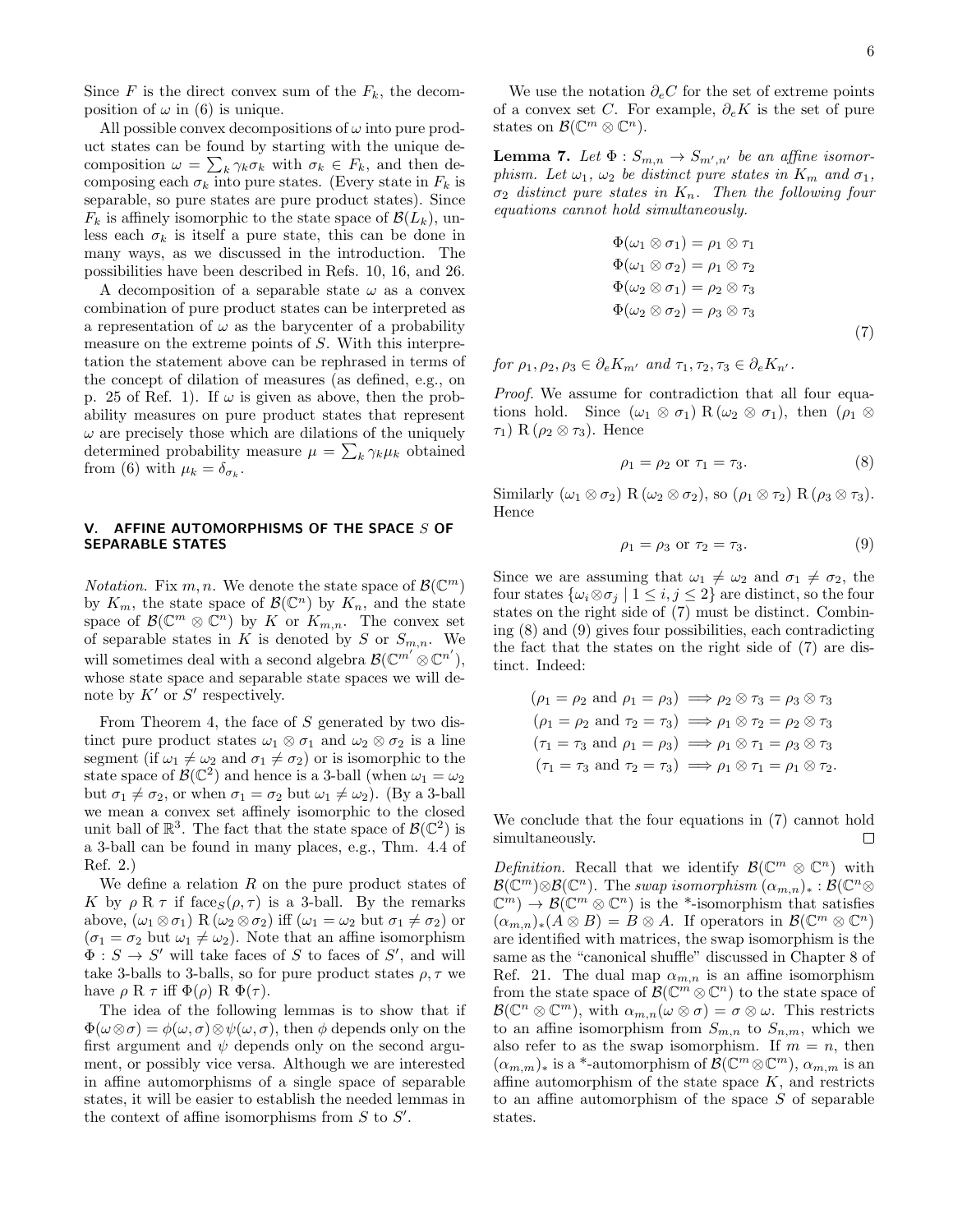**Lemma 8.** Let  $\Phi : S_{m,n} \to S_{m',n'}$  be an affine isomorphism. At least one of the following two possibilities occurs:

- (i) For every  $\omega \in \partial_e K_m$  there exists  $\rho \in \partial_e K_{m'}$  such that  $\Phi(\omega \otimes K_n) = \rho \otimes K_{n'}$ , and for every  $\sigma \in \partial_e K_n$ there exists  $\tau \in \partial_e K_{n'}$  such that  $\Phi(K_m \otimes \sigma)$  =  $K_{m'}\otimes \tau$  .
- (ii) For each  $\omega \in \partial_e K_m$  there exists  $\tau \in \partial_e K_{n'}$  such that  $\Phi(\omega \otimes K_n) = K_{m'} \otimes \tau$ , and for every  $\sigma \in \partial_e K_n$ there exists  $\rho \in \partial_e K_{m'}$  such that  $\Phi(K_m \otimes \sigma)$  =  $\rho \otimes K_{n'}$ .

If (i) occurs, then  $m = m'$  and  $n = n'$ . If (ii) occurs, then  $m = n'$  and  $n = m'$ .

*Proof.* For fixed  $\omega \in \partial_e K_m$  and distinct  $\sigma_1, \sigma_2 \in \partial_e K_n$  we have  $(\omega \otimes \sigma_1)$  R  $(\omega \otimes \sigma_2)$ , so  $\Phi(\omega \otimes \sigma_1)$  R  $\Phi(\omega \otimes \sigma_2)$ . Thus either there exist  $\rho_1 \in \partial_e K_{m'}$  and distinct  $\tau_1, \tau_2 \in \partial_e K_{n'}$ such that

$$
\Phi(\omega \otimes \sigma_i) = \rho_1 \otimes \tau_i \text{ for } i = 1, 2,
$$
\n(10)

or there exist distinct  $\rho_1, \rho_2 \in \partial_e K_{m'}$  and  $\tau_3 \in \partial K_{n'}$  such that

$$
\Phi(\omega \otimes \sigma_i) = \rho_i \otimes \tau_3 \text{ for } i = 1, 2. \tag{11}
$$

We will show that (10) implies (i), and (11) implies (ii).

Suppose that (10) holds. Let  $\sigma \in \partial_e K_n$  with  $\sigma \neq \sigma_1$ and  $\sigma \neq \sigma_2$ , and let  $\Phi(\omega \otimes \sigma) = \rho \otimes \tau$ . Since  $(\omega \otimes \sigma)$  R  $(\omega \otimes$  $\sigma_i$ ) for  $i = 1, 2$ , then  $(\rho \otimes \tau)$  R  $(\rho_1 \otimes \tau_i)$  for  $i = 1, 2$ . Hence  $(\rho = \rho_1 \text{ or } \tau = \tau_1)$  and  $(\rho = \rho_1 \text{ or } \tau = \tau_2)$ . Since  $\tau_1 \neq \tau_2$ , then  $\rho = \rho_1$ . It follows that  $\Phi(\omega \otimes K_n) \subset \rho_1 \otimes K_{n'}$ . Thus

$$
\Phi(\omega \otimes \sigma_i) = \rho_1 \otimes \tau_i \text{ for } i = 1, 2 \implies \Phi(\omega \otimes K_n) \subset \rho_1 \otimes K_{n'}.
$$
\n(12)

Now (10) also implies

$$
\Phi^{-1}(\rho_1 \otimes \tau_i) = \omega \otimes \sigma_i \text{ for } i = 1, 2. \tag{13}
$$

If (10) holds (and hence also (13), then applying the implication (12) to (13) with  $\Phi^{-1}$  in place of  $\Phi$  shows  $\Phi^{-1}(\rho_1 \otimes K_{n'}) \subset \omega \otimes K_n$ , so by (12) equality holds. Hence we have shown

$$
\Phi(\omega \otimes \sigma_i) = \rho_1 \otimes \tau_i \text{ for } i = 1, 2 \implies \Phi(\omega \otimes K_n) = \rho_1 \otimes K_{n'}.
$$
\n(14)

Now suppose instead that (11) holds. Let  $\alpha_{m',n'}$  be the swap affine isomorphism defined above, so that  $\alpha_{m',n'}$ :  $S_{m',n'} \to S_{n',m'}$ . Then

$$
(\alpha_{m',n'} \circ \Phi)(\omega \otimes \sigma_i) = \alpha_{m',n'}(\rho_i \otimes \tau_3) = \tau_3 \otimes \rho_i \text{ for } i = 1,2.
$$
\n(15)

By the implication (14) applied to  $\alpha_{m',n'} \circ \Phi$  we conclude that

$$
(\alpha_{m',n'}\circ\Phi)(\omega\otimes K_n)=\tau_3\otimes K_{m'},
$$

so

$$
\Phi(\omega \otimes K_n) = \alpha_{m',n'}^{-1}(\tau_3 \otimes K_{m'}) = K_{m'} \otimes \tau_3.
$$

Thus we have proven the implication

$$
\Phi(\omega \otimes \sigma_i) = \rho_i \otimes \tau_3 \text{ for } i = 1, 2 \implies \Phi(\omega \otimes K_n) = K_{m'} \otimes \tau_3.
$$
\n(16)

By Lemma 7 and the implications (14) and (16), either (10) must hold for all  $\omega \in \partial_e K_m$  or (11) must hold for all  $\omega \in \partial_e K_m$ . We conclude that either

$$
\forall \omega \in \partial_e K_m \quad \exists \rho \in \partial_e K_{m'} \text{ such that } \Phi(\omega \otimes K_n) = \rho \otimes K_{n'} \tag{17}
$$
 or

$$
\forall \omega \in \partial_e K_m \quad \exists \tau \in \partial_e K_{n'} \text{ such that } \Phi(\omega \otimes K_n) = K_{m'} \otimes \tau. \tag{18}
$$

Similarly, either

$$
\forall \sigma \in \partial_e K_n \quad \exists \tau' \in \partial_e K_{n'} \text{ such that } \Phi(K_m \otimes \sigma) = K_{m'} \otimes \tau'
$$
\nor

\n
$$
(19)
$$

 $\forall \sigma \in \partial_e K_n \quad \exists \rho' \in \partial_e K_{m'}$  such that  $\Phi(K_m \otimes \sigma) = \rho' \otimes K_{n'}$ . (20)

Suppose that (17) and (20) both held. For  $\omega \in K_m$ and  $\sigma \in K_n$  note that  $\omega \otimes \sigma$  is in both  $\omega \otimes K_n$  and  $K_m \otimes \sigma$ , so  $\rho \otimes K_{n'}$  and  $\rho' \otimes K_{n'}$  are not disjoint. This implies  $\rho = \rho'$ , so  $\Phi(\omega \otimes K_n) = \Phi(K_m \otimes \sigma)$ . Since  $\Phi$ is bijective,  $\omega \otimes K_n = K_m \otimes \sigma$  follows. This is possible only if  $m = n = 1$ . If  $m = n = 1$ , then all of (17), (18), (19), (20) hold. Similarly if (18) and (19) both held then  $m = n = 1$  is again forced. Thus the possibilities are that (17) and (19) both hold (which is the same as statement (i) of the lemma), or that (18) and (20) hold (equivalent to (ii)), or that  $m = n = 1$ , in which case both (i) and (ii) hold.

Finally, since the affine dimensions of  $K_p$  and  $K_q$  are different when  $p \neq q$ , the statement in the last sentence of the lemma follows.

$$
\qquad \qquad \Box
$$

If  $\psi_1: K_m \to K_m$  and  $\psi_2: K_n \to K_n$  are affine automorphisms, then we can extend each to linear maps on the linear span, and form the tensor product  $\psi_1 \otimes \psi_2$ . This will be bijective, but not necessarily positive. (A well known example of this phenomenon occurs when  $\psi_1$ is the identity map and  $\psi_2$  is the transpose map.) However,  $\psi_1$  and  $\psi_2$  will map pure states to pure states, and hence  $\psi_1 \otimes \psi_2$  will map pure product states to pure product states. Thus  $\psi_1 \otimes \psi_2$  will map S onto S, and hence will be an affine automorphism of S. We will now see that all affine automorphisms of  $S$  are either such a tensor product of automorphisms or such a tensor product composed with the swap automorphism.

**Theorem 9.** If  $m \neq n$ , and  $\Phi : S \rightarrow S$  is an affine automorphism, then there exist unique affine automorphisms  $\psi_1 : K_m \to K_m$  and  $\psi_2 : K_n \to K_n$  such that  $\Phi = \psi_1 \otimes \psi_2$ . If  $m = n$  then either we can write  $\Phi = (\psi_1 \otimes \psi_2)$  or  $\Phi = \alpha_{m,m} \circ (\psi_1 \otimes \psi_2)$ , where  $\psi_1, \psi_2$  are again unique affine automorphisms of  $K_m$  and  $K_n$  respectively, and  $\alpha_{m,m}: S \to S$  is the swap automorphism.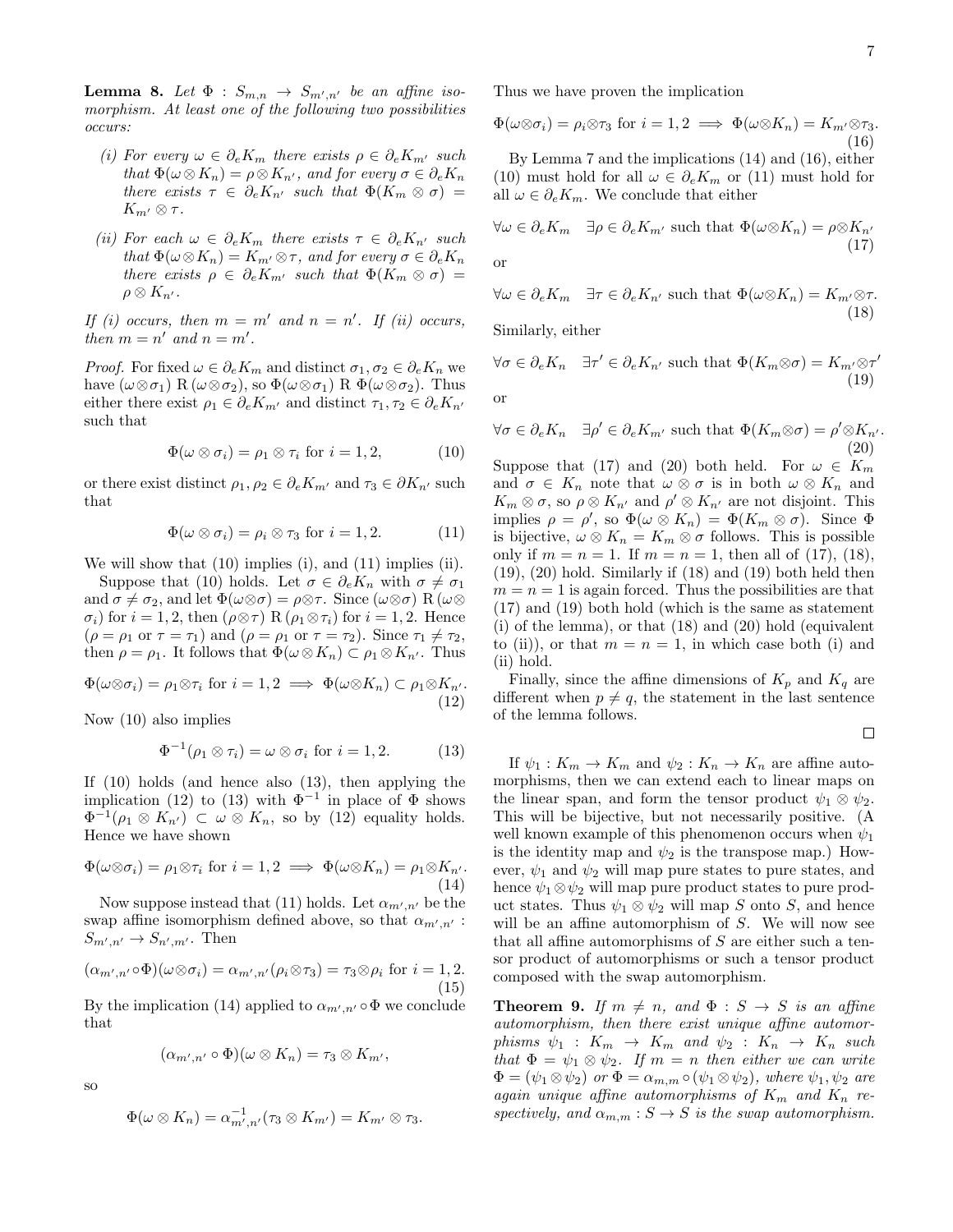*Proof.* We apply Lemma 8. For each  $\omega \in \partial_e K_m$  and  $\sigma \in \partial_e K_n$ , define  $\phi_{\sigma}: K_m \to K_m$  and  $\psi_{\omega}: K_n \to K_n$  by

$$
\Phi(\omega \otimes \sigma) = \phi_{\sigma}(\omega) \otimes \psi_{\omega}(\sigma).
$$

Suppose first that case (i) of Lemma 8 occurs. Then  $\psi_{\sigma}(\omega)$  is independent of  $\sigma$  and  $\psi_{\omega}(\sigma)$  is independent of ω. Therefore there are functions  $ψ_1: K_m \to K_m$  and  $\psi_2:K_n\to K_n$  such that

$$
\Phi(\omega \otimes \sigma) = \psi_1(\omega) \otimes \psi_2(\sigma).
$$

Since  $\Phi$  is bijective and affine, so are  $\psi_1$  and  $\psi_2$ .

Suppose instead that case (ii) of Lemma 8 occurs. Then  $m = n$ . If we define  $\Phi' = \alpha_{m,m} \circ \Phi$ , then  $\Phi' : S \to S$ satisfies case (i) of Lemma 8. Then from the first paragraph we can choose affine automorphisms  $\psi_1 : K_m \to$  $K_m$  and  $\psi_2: K_n \to K_n$  such that  $\Phi' = \psi_1 \otimes \psi_2$ . Since  $\alpha_{m,m}^2$  is the identity map, then  $\Phi = \alpha_{m,m} \circ (\psi_1 \otimes \psi_2)$ .

We review some well known facts about affine automorphisms of state spaces and maps on the underlying algebra. Let  $\psi$  be an affine automorphism of  $K_m$ . Then  $\psi$  extends uniquely to a linear map on the linear span of  $K_m$ , which we also denote by  $\psi$ , and this map is the dual of a unique linear map  $\psi_*$  on  $\mathcal{B}(\mathbb{C}^m)$ . By a result of Kadison<sup>12</sup>  $\psi_*$  will be a \*-isomorphism or a \*-anti-isomorphism. (Since the restriction of an affine automorphism to pure states preserves transition probabilities, this also follows from Wigner's theorem<sup>31</sup>). The map  $\psi_*$  will be a <sup>\*</sup>-isomorphism iff  $\psi_*$  is completely positive, which is equivalent to  $\psi$  being completely positive. If  $\psi_*$  is a \*-isomorphism, then  $\psi_*$  is implemented by a unitary, i.e., there is a unitary  $U \in \mathcal{B}(\mathbb{C}^m)$  such that  $\psi_*(A) = UAU^*.$ 

If  $\psi_*$  is a \*-anti-isomorphism, then the composition of  $\psi_*$  with the transpose map (in either order) gives a  $*$ isomorphism, and the map  $\psi_*$  is completely copositive. It follows that an affine automorphism  $\psi$  of  $K_m$  is either completely positive or completely copositive, and  $\psi$  is completely positive iff  $\psi^{-1}$  is completely positive. If t denotes the transpose map on  $\mathcal{B}(\mathbb{C}^m)$  or  $\mathcal{B}(\mathbb{C}^n)$ , then t is positive but  $t \otimes id$  and  $id \otimes t$  are not positive on  $\mathcal{B}(\mathbb{C}^m) \otimes \mathcal{B}(\mathbb{C}^n)$  if  $m, n > 1$ . Background can be found in Chapters 4 and 5 of Ref. 2.

Recall that a *local unitary* in  $\mathcal{B}(\mathbb{C}^m \otimes \mathbb{C}^n)$  is a tensor product  $U_1 \otimes U_2$  of unitaries.

Theorem 10. Every affine automorphism of the space S of separable states on  $\mathcal{B}(\mathbb{C}^m \otimes \mathbb{C}^n)$  is the dual of conjugation by local unitaries, one of the two partial transpose maps, the swap map (if  $m = n$ ), or a composition of these maps. An affine automorphism  $\Phi$  of S extends uniquely to an affine automorphism of the full state space K iff it can be expressed as one of the compositions just mentioned with both or neither of the partial transpose maps involved.

*Proof.* We note first that if  $m = 1$  or  $n = 1$ , the result is clear, so we assume hereafter that  $m \geq 2$  and  $n \geq 2$ .

We next show that if  $\psi_1 : K_m \to K_m$  and  $\psi_2 : K_n \to$  $K_n$  are affine automorphisms, then  $\Phi = \psi_1 \otimes \psi_2$  is an affine automorphism of K iff  $\psi_1$  and  $\psi_2$  are both completely positive or both completely copositive.

If  $\psi_1$  and  $\psi_2$  are completely positive, then  $\Phi = \psi_1 \otimes$  $\psi_2 = (id \otimes \psi_2) \circ (\psi_1 \otimes id)$  is positive; hence  $\Phi(K) \subset K$ . Furthermore,  $\psi_1^{-1}$  and  $\psi_2^{-1}$  will be completely positive, so  $\Phi^{-1}$  is positive, and hence  $\Phi(K) = K$ . If  $\psi_1$  and  $\psi_2$  are completely copositive, then  $(t \circ \psi_1) \otimes (t \circ \psi_2)$  is positive. Composing with  $t \otimes t$  shows  $\psi_1 \otimes \psi_2$  is positive and as above we conclude that  $\Phi(K) = K$ . On the other hand, if  $\psi_1$  is completely positive and  $\psi_2$  is completely copositive, then  $\psi_1 \otimes (t \circ \psi_2)$  is positive, so  $(id \otimes t) \circ (\psi_1 \otimes \psi_2)$  is positive. If  $(\psi_1 \otimes \psi_2)(K) = K$ , then  $id \otimes t$  would be positive, a contradiction since  $m, n \geq 2$ . Thus in this case  $\psi_1 \otimes \psi_2$  is not an affine automorphism of K.

If  $\psi_1$  and  $\psi_2$  are completely positive, then they are implemented by unitaries, so  $\Phi = \psi_1 \otimes \psi_2$  is implemented by a local unitary. If both are completely copositive, then  $t \circ \psi_1$  and  $t \circ \psi_2$  are implemented by unitaries, so  $(t \otimes t) \circ (\psi_1 \otimes \psi_2)$  is implemented by a local unitary. Then  $\Phi = (t \otimes t) \circ (t \otimes t) \circ (\psi_1 \otimes \psi_2)$  is the composition of the transpose map on K and conjugation by local unitaries.

The first statement of the theorem now follows from Theorem 9. Uniqueness follows from the fact that the linear span of  $S$  contains  $K$ .  $\Box$ 

Definition. Let  $\Phi: K \to K$  be an affine automorphism. We say  $\Phi$  preserves separability if  $\Phi$  takes separable states to separable states, i.e., if  $\Phi(S) \subset S$ . A state  $\omega$  in K is entangled if  $\omega$  is not separable.  $\Phi$  preserves entanglement if  $\Phi$  takes entangled states to entangled states.

Corollary 11. Let  $\Phi: K_{m,n} \to K_{m,n}$  be an affine automorphism. Then Φ preserves entanglement and separability iff  $\Phi$  is a composition of maps of the types (i) conjugation by local unitaries,  $(ii)$  the transpose map,  $(iii)$ the swap automorphism (in the case that  $m = n$ ).

*Proof.* If  $\Phi$  preserves entanglement and separability, then  $\Phi$  maps S into S and  $K \setminus S$  into  $K \setminus S$ , which is equivalent to  $\Phi(S) = S$ .  $\Box$ 

Corollary 12. If  $\Phi_t : S \to S$  is a one-parameter group of affine automorphisms, then there are one-parameter groups of unitaries  $U_t$  and  $V_t$  such that  $(\Phi_t \omega)(A) =$  $\omega((U_t \otimes V_t)A(U_t^* \otimes V_t^*)).$ 

*Proof.* For each t, factor  $\Phi_t = \phi_t \otimes \psi_t$  or  $\Phi_t = \alpha \circ (\phi_t \otimes \psi_t)$ , where  $\alpha$  is the swap automorphism. In the latter case,

$$
\Phi_{2t} = \Phi_t \circ \Phi_t = \alpha \circ (\phi_t \otimes \psi_t) \circ \alpha \circ (\phi_t \otimes \psi_t)
$$

$$
= (\phi_t \otimes \psi_t) \circ (\phi_t \otimes \psi_t) = (\phi_t \circ \phi_t) \otimes (\psi_t \circ \psi_t).
$$

It follows that the swap automorphism is not needed for  $\Phi_{2t}$ , and hence for  $\Phi_t$  for any t. Uniqueness of the factorization  $\Phi_t = \phi_t \otimes \psi_t$  shows that  $\phi_t$  and  $\psi_t$  are also one parameter groups of affine automorphisms. By a result